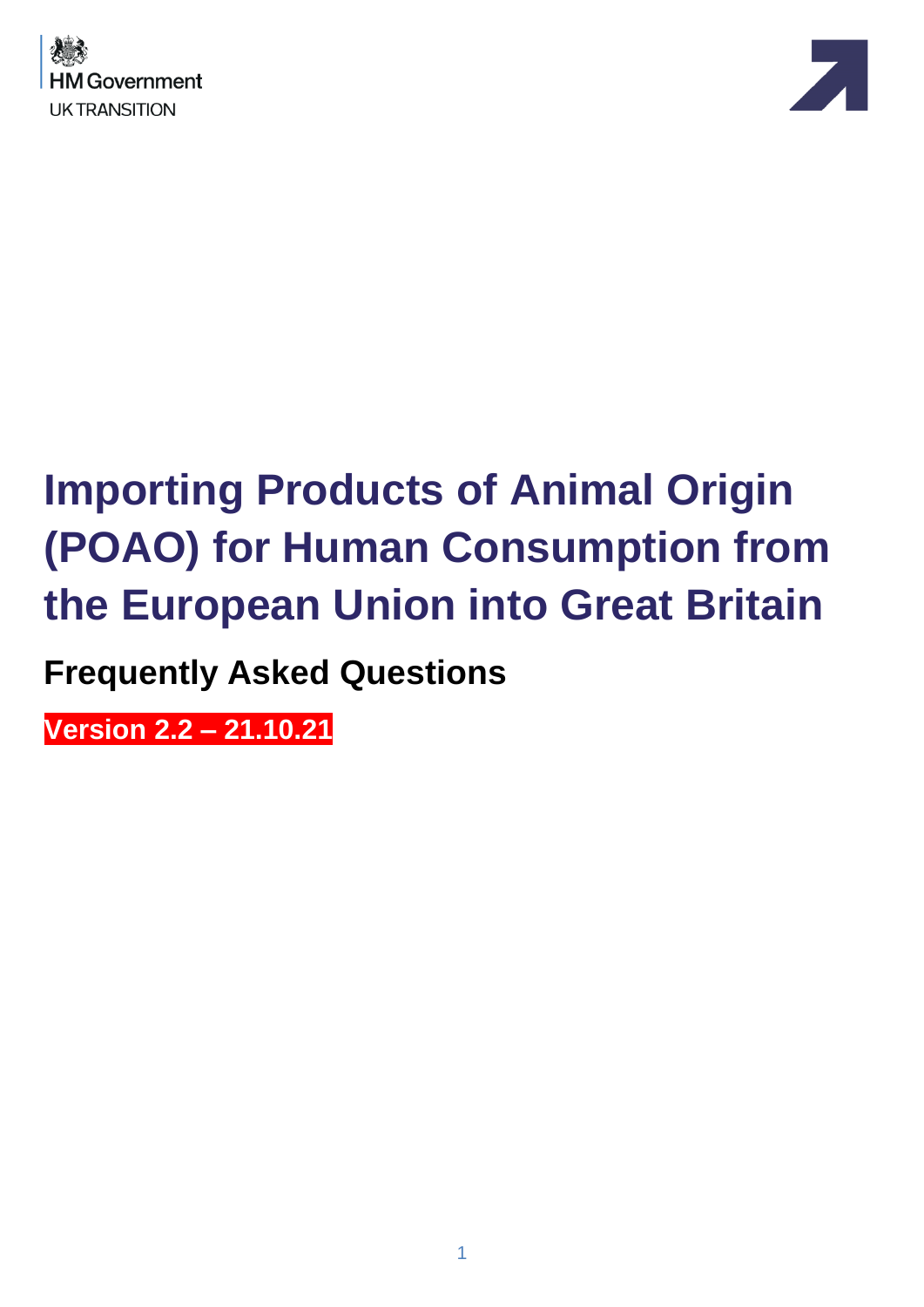



# **Products of Animal Origin (POAO)**

# **What is a product of animal origin?**

Products of animal origin [\(POAO\)](https://www.gov.uk/guidance/import-or-move-food-and-drink-from-the-eu-and-northern-ireland-to-great-britain) are animal products for human consumption.

This includes (but is not limited to) the following food groups:

- meat, including fresh meat, meat products, minced meat, meat preparations, poultry meat, rabbit farmed game meat and wild game meat
- eggs and egg products
- milk and milk products
- honey, gelatine and gelatine products

#### **What changes are coming into force for POAO in January 2022 and July 2022?**

From 1 January 2022, the importer in Great Britain (or a representative acting on their behalf) must pre-notify the authorities about [imports of ABP](https://www.gov.uk/guidance/importing-or-moving-live-animals-animal-products-and-high-risk-food-and-feed-not-of-animal-origin#animal-by-products) using the [IPAFFS](https://www.gov.uk/guidance/import-of-products-animals-food-and-feed-system) system.

From 1 July 2022, goods must be accompanied by a certified Export Health Certificate (EHC). Goods must also come in through a point of entry with a [Border Control Post](https://www.gov.uk/government/publications/uk-border-control-posts-animal-and-animal-product-imports) (BCP) that is designated to receive those goods.

#### **Where will I get an EHC?**

[Export Health Certificates](https://www.gov.uk/guidance/get-an-export-health-certificate) are issued by the competent authority in the exporting country, based on the requirements outlined in the model health certificates on [gov.uk.](https://www.gov.uk/government/collections/health-certificates-for-animal-and-animal-product-imports-to-great-britain) The EHC is issued to the exporter based in the European Union (EU), who then provides the importer with an electronic copy to upload onto the notification in IPAFFS before the consignment arrives into Great Britain. It is the responsibility of the GB importer (or a representative acting on their behalf) to pre-notify authorities using IPAFFS.

For commodity-specific advice, please refer to the Import Information Notes (INN) on the Animal and Plant Health Agency's (APHA) [Vet Gateway.](http://apha.defra.gov.uk/official-vets/Guidance/bip/iin/animal-prod-hum-cons.htm)

#### **Is there a list of POAO subject to veterinary checks?**

Check if the CN code for your product is listed in [Regulation 2019/2007](http://www.legislation.gov.uk/eur/2019/2007/contents) to find out if your POAO commodity is subject to official controls at Border Control Posts (BCPs). Note that this list is not exhaustive.

Please refer to the [model health certificates](https://www.gov.uk/government/collections/health-certificates-for-animal-and-animal-product-imports-to-great-britain#products-of-animal-origin) or [Import Information Notes](http://apha.defra.gov.uk/official-vets/Guidance/bip/iin/animal-prod-hum-cons.htm) (IINs) for guidance on whether a POAO commodity is permitted to be exported into GB and what veterinary checks are required. You can also get advice from the competent authority in the EU Member State from which you will be exporting.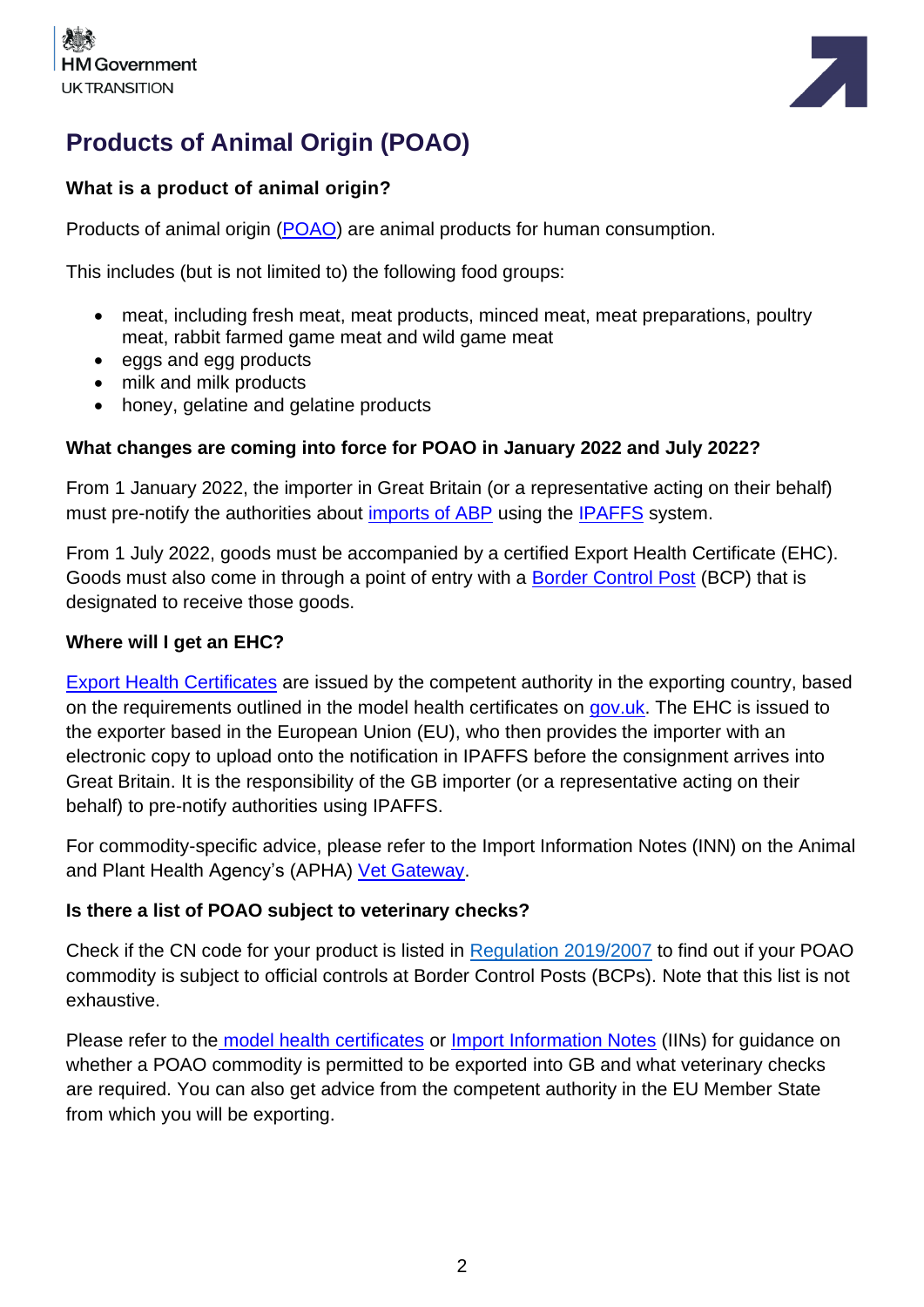



# **What should I do if an export health certificate is not available for my POAO commodity?**

If no export health certificate is available for the commodity, or you cannot meet the conditions of the export health certificate, check if there is a [general licence or authorisation.](https://www.gov.uk/guidance/importing-live-animals-or-animal-products-from-non-eu-countries-general-licences-and-authorisations) If there is no general licence available, complete the [IV58 form](https://www.gov.uk/government/publications/animal-products-and-pathogens-application-for-import-licence) and send this to [imports@apha.gov.uk](mailto:imports@apha.gov.uk)

As part of the application, you will need to include the:

- Ingredient list, including percentage breakdown
- Origin of the POAO content and final product
- Flow diagram of the process to develop the final product (including heat treatment/processing applied to POAO)

#### **What are the requirements for POAO samples?**

Sanitary and Phytosanitary (SPS) import requirements apply to samples.

- If the sample is being taste tested, it is a product of animal origin (POAO) for human consumption.
- If the sample is not being taste tested, it may be an animal by-product (ABP) not for human consumption.

EHCs are issued by the competent authority in the exporting country, based on the requirements outlined in the model health certificates on [gov.uk.](https://www.gov.uk/government/collections/health-certificates-for-animal-and-animal-product-imports-to-great-britain) The EHC is issued to the exporter based in the EU, who then provides the importer with an electronic copy to upload onto the notification in IPAFFS before the consignment arrives into Great Britain. It is the responsibility of the GB importer (or their representative) to pre-notify authorities using IPAFFS.

In some cases, imports of trade samples may be permitted to come in under an authorisation with specific import conditions which limits what can be done with the trade sample, for example; being only taste tested by employees of the import company, of no more than a certain weight and having to be destroyed after the analysis is complete. You will need to contact [APHA,](mailto:imports@apha.gov.uk) who will assess this on a case-by-case basis.

#### **What are POAO under safeguard measures?**

Import requirements, including EHCs, are already in place for a small number of POAO [subject](https://www.gov.uk/guidance/imports-and-exports-of-animals-and-animal-products-topical-issues)  [to safeguard measures.](https://www.gov.uk/guidance/imports-and-exports-of-animals-and-animal-products-topical-issues)

Emergency safeguard action can be taken at very short notice to prohibit or restrict the importation of certain products from certain countries following an outbreak of disease or a public health issue (such as avian or swine flu). Information on the latest updates concerning disease outbreaks which may affect imports into the UK can be found on [gov.uk](https://www.gov.uk/guidance/imports-and-exports-of-animals-and-animal-products-topical-issues)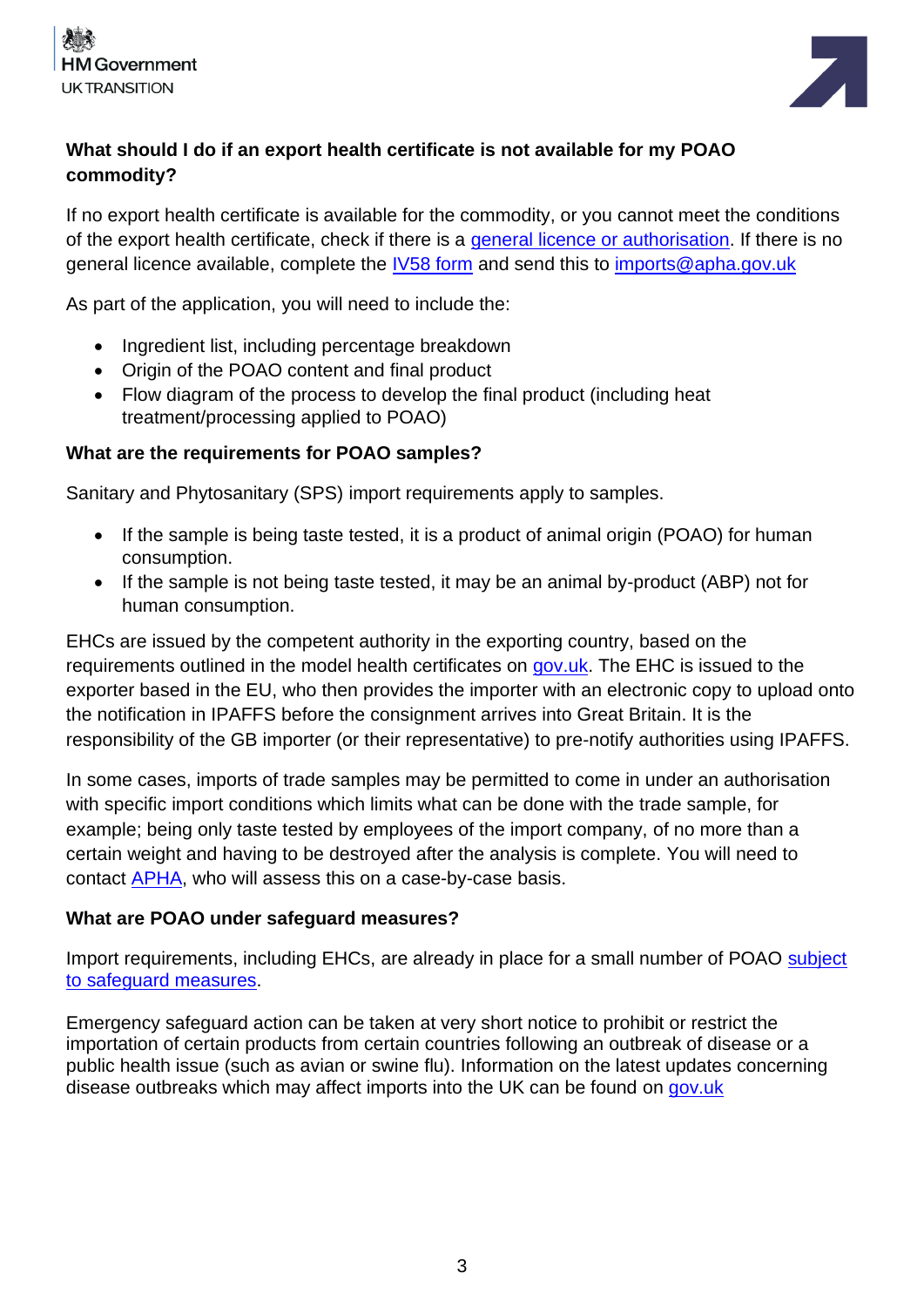



POAO subject to [safeguard measures](https://www.gov.uk/guidance/imports-and-exports-of-animals-and-animal-products-topical-issues) are already required to be pre-notified in advance of arrival using IPAFFS and all goods must be accompanied by an EHC.

The GB importer will also need to supply the EU exporter/Official Veterinarian (OV) with the unique notification number (UNN) that is produced when the importer notifies APHA.

The exporter must add the UNN to the Export Health Certificate. If the safeguard measure is in place due to a new or emerging disease outbreak, and the commodity code is not available in IPAFFS, there may be [other steps traders need to take](https://www.gov.uk/guidance/importing-or-moving-live-animals-animal-products-and-high-risk-food-and-feed-not-of-animal-origin#importing-abp-and-products-of-animal-origin-poao) to pre-notify.

#### **What is the UNN?**

The IMP number is the UNN generated by IPAFFS. This must be provided to the EU exporter to add onto the EHC if importing POAO under safeguard measures.

#### **Is a UNN required for all POAO?**

No. A UNN will not be required on the EHC for POAO unless it is subject to additional safeguard measures. The vast majority of POAO does not require a UNN on the EHC.

For POAO under safeguard measures, the GB importer should supply the EU exporter/Official Veterinarian (OV) with the unique notification number (UNN) that is produced when the importer notifies APHA about the import. The exporter must add the UNN to the EHC.

#### **How do I know if my product is subject to additional safeguard measures?**

Guidance is available on [gov.uk](https://www.gov.uk/guidance/imports-and-exports-of-animals-and-animal-products-topical-issues) outlining the safeguard measures and where they apply. Depending on where you are importing from and what commodities, it is clear whether additional safeguard measures apply.

More information can also be found in the commodity-specific [Import Information Notes](http://apha.defra.gov.uk/official-vets/Guidance/bip/iin/index.htm) (INNs).

#### **Export Health Certificates (EHCs)**

#### **What is an Export Health Certificate?**

An [EHC](https://www.gov.uk/guidance/get-an-export-health-certificate) is a document that confirms certain information, health standards and regulations have been met, so live animals and animal products can be imported into Great Britain (GB).

EHCs need to be completed by the exporting country and signed by a certifying officer (usually an official veterinarian) or competent certifier, recognised by the exporting country as having the correct qualifications to certify the product in question.

At present, most POAO does not need an EHC until 1 July 2022.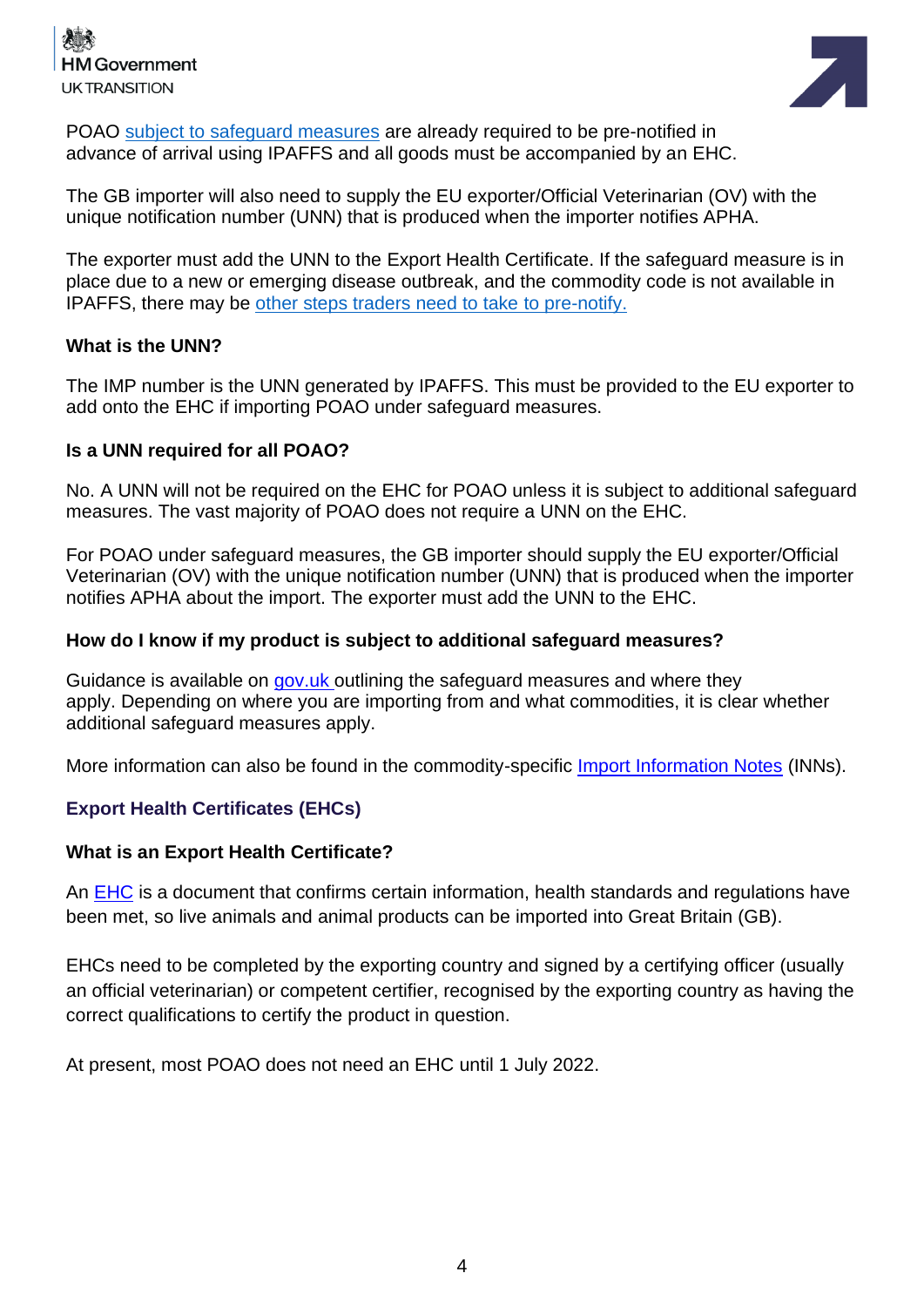



#### **Why do I need an EHC?**

An EHC ensures that our high biosecurity and food safety standards are met.

A completed EHC is needed for each consignment of animals or animal products imported to GB. If a GB trader imports a consignment which includes a mix of products, they'll need to make sure the exporter arranges an EHC for each product type.

#### **Who is responsible for arranging EHCs?**

For products coming in from the EU into Great Britain it is the exporters in EU countries' responsibility to obtain the relevant EHC from the relevant competent authority in the EU Member State.

#### **What is a consignment?**

Consignment is defined in the Official Controls Regulations (OCR):

(37) 'consignment' means a number of animals or quantity of goods covered by the same official certificate, official attestation or any other document, conveyed by the same means of transport and coming from the same territory or third country, and, except for goods subject to the rules referred to in point (g) of Article 1(2), being of the same type, class or description.

#### **Can an EHC cover multiple products?**

The facility to group various product lines onto a single EHC is decided by the specific conditions of the relevant EHC. For example, multiple commodity codes can be added to one EHC, as far as the definition of the products falls within the scope of the certificate. This can be found in the guidance notes and only if each meets the same attestations on the certificate.

For example, it may be possible to consolidate a number of batches of product into a single consignment, which a single EHC would cover. This could cover, for example, multiple product lines of the same commodity type (e.g. composite products) from the same supplier.

#### **What are the process steps for EHCs?**

- The exporter contacts the competent authority to arrange for a certifying officer to be allocated to inspect the goods to be imported to GB.
- The certifying officer(s) reviews consignment and if it meets the conditions, issues the EHC.
- The EU exporter must obtain the EHC from the competent authority and send an electronic copy to the GB importer.
- The importer must upload an electronic copy of the EHC on IPAFFS.
- The original certified EHC must travel with the consignment.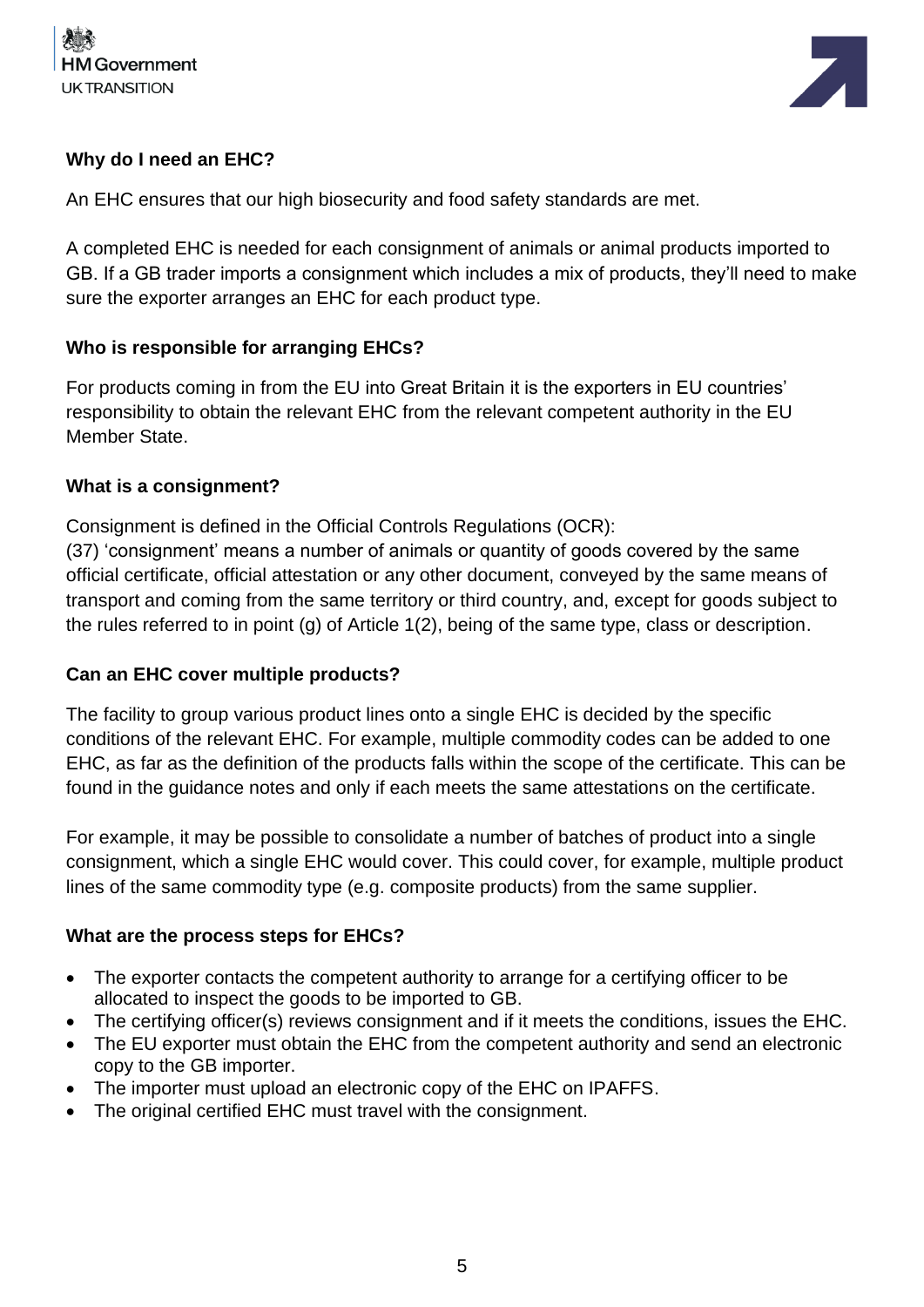



#### **How long is an EHC valid for?**

There are situations where a shelf stable Product of Animal Origin that has been certified already in the exporting country may be stored in a warehouse for more than 10 days before being exported. Usually, the EHC for these products is still valid and the products can be imported after 10 days without the need for re-certification.

For all other products, including products stored in ambient temperatures, the EHC is usually valid for 10 days. If the products are not shipped within 10 days, the exporter is advised to seek advice from the competent authority that issued the EHC.

#### **What Export Health Certificate is required for my commodity?**

Export Health Certificates are issued by the relevant Member State in line with the requirements laid out in the [model certificates.](https://www.gov.uk/government/collections/health-certificates-for-animal-and-animal-product-imports-to-great-britain) The EU exporter should contact the competent authority in their country to determine which Export Health Certificate is required for their commodity and what the requirements of exporting these products into Great Britain.

#### **Is an EHC required for each consignment or would it be possible to have an EHC covering an annual validity period for several consignments?**

You must obtain an EHC for each consignment. An EHC can only be used once, for its group of products.

# **We import POAO from the EU to be processed in GB, and then export the goods back to the EU. Does the processor have to re-issue a health certificate?**

The POAO product would need a new export health certificate for either journey, issued by the competent authority in each exporting country.

#### **Will Export Health Certificates require other documentation?**

Any official SPS documents that are required to accompany the EHC, such as any additional attestations or lab results, will be specified on the appropriate EHC.

Other documentation may be required depending on the commodity, such as a catch certificate for marine-caught fish, or for customs purposes.

#### **Is there guidance on EU-GB import EHCs on gov.uk?**

We publish [guidance on completing the export health](https://www.gov.uk/government/publications/how-to-complete-a-health-certificate-for-imports-to-great-britain) certificate and commodity-specific information is available on [APHA's Vet Gateway.](http://apha.defra.gov.uk/official-vets/Guidance/bip/iin/animal-prod-hum-cons.htm) However, detailed Notes for Guidance (NFGs) are produced by the exporting country. Please contact the competent authority in the exporting country to find out more.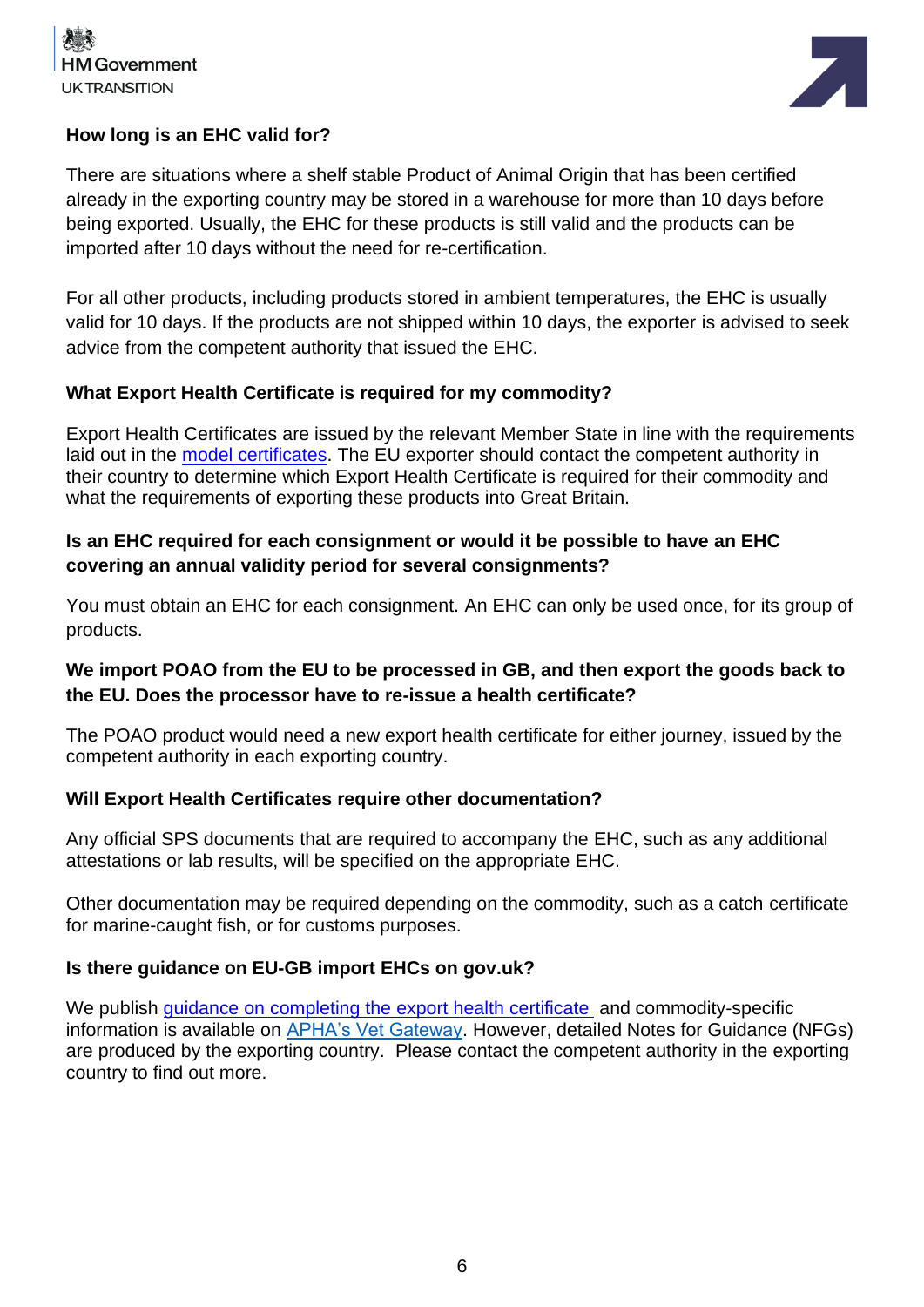



#### **Can I see an example of an Export Health Certificate?**

Yes. You can find model Export Health Certificates on [gov.uk](https://www.gov.uk/government/collections/health-certificates-for-animal-and-animal-product-imports-to-great-britain#products-of-animal-origin) alongside other related templates and information. Note that these model certificates are for your information only – they are not valid for download and manual completion.

#### **Does the Export Health Certificate require the vehicle registration number?**

All fields on the EHC must be completed, be accurate at the time it is issued, and all mandatory fields must be completed, including the vehicle registration number.

However, in line with Annexe II of 2019/628 the certifying officer should record the intended means of transport in I.15 based on information provided by the exporter. If the vehicle registration number changes, the person responsible for the load must inform the Border Control Post (BCP) of the new registration number.

#### **If the vehicle registration number changes, do I need a need EHC?**

No. A new EHC is not required if the vehicle registration number changes if all information on the EHC is correct at the time of issue and the person responsible for the load informs the Border Control Post (BCP) of the new vehicle registration number.

# **If the trailer and truck numbers must be on the EHC, suppliers may not have this in advance (until the lorry turns up) – so can this be added manually to the EHC?**

The UK has implemented the same system at the EU currently has for imports from third countries, and as part of that system, the certifying officer is required to verify the means of transport and its identity, which in many cases is the vehicle registration and the trailer number.

If the truck that leaves the premises where the goods are certified is not going to be the means of transport into GB, the first vehicle's details will have to be entered on the certificate and then the representative or the haulier moving the goods should inform the BCP in writing that the details have changed for the vehicle. This is one of a limited number of situations in which information may be presented to the BCP that is different to what is on the EHC without the certificate needing to be reissued or replaced.

#### **Does the EHC need to be completed in English? Are EHCs available in local languages?**

The EHC will need to be completed in English to allow for documentary checks to take place. It is the responsibility of the Competent Authority of the exporting country to organise translations of the EHCs to support the certification process.

#### **What happens if the original signed EHC is lost or destroyed in transit?**

The original EHC needs to accompany the consignment to the BCP/destination. If the EHC is lost or destroyed in transit, it could result in potential rejection of the consignment.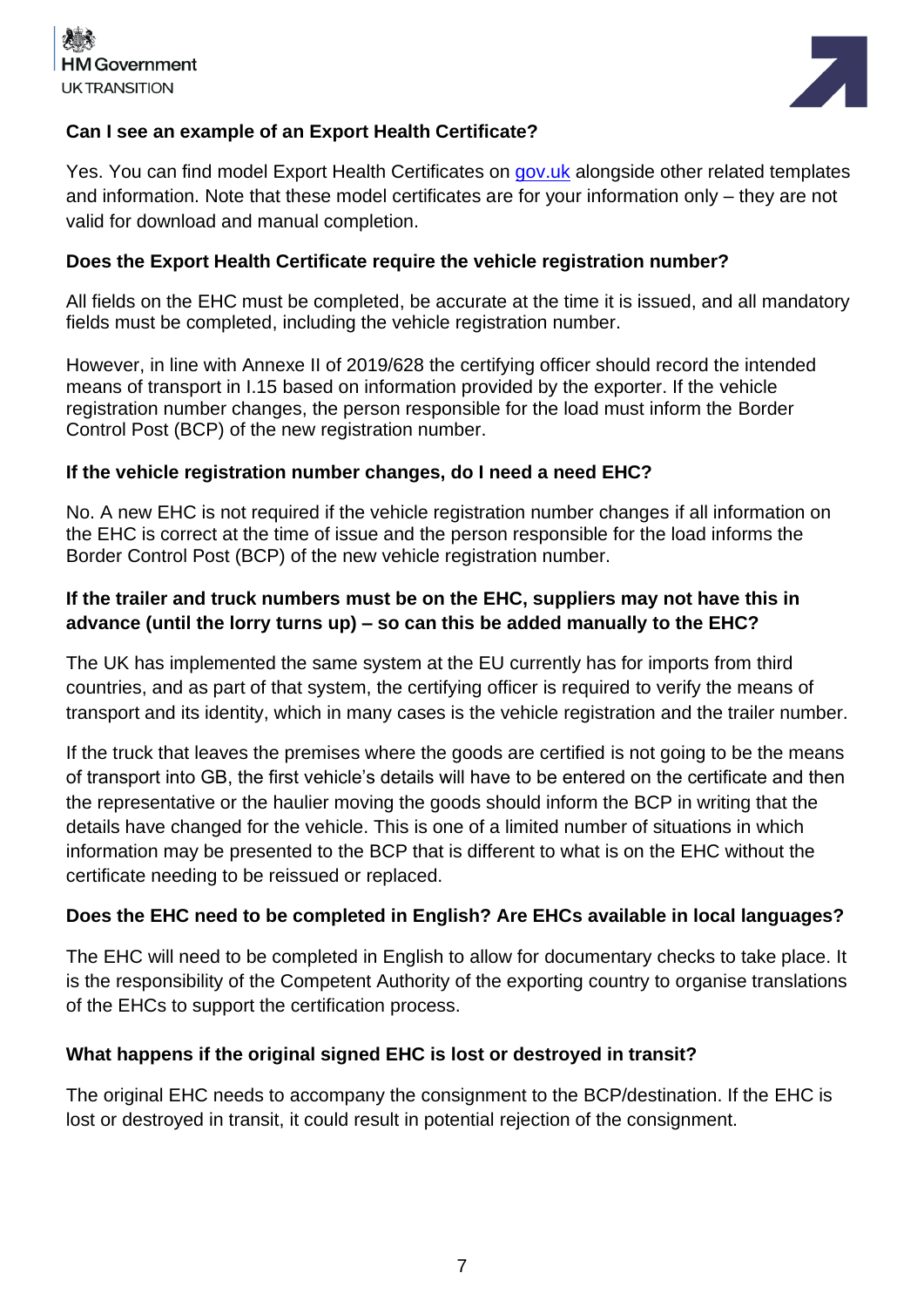



# **What happens if there is a discrepancy with the quantity loaded onto the vehicle?**

All the details and relevant information for the consignment will need to be reflected on the EHC. The Certifying Officer (CO) will check the details are correct at the point of certification.

# **Can a certifying officer in an EU Member State exporting country certify EHCs remotely?**

Animal and animal product imports to GB must meet all the requirements set out in our model EHCs and it is up to Member States to comply with these requirements. There is no legislative requirement for certification to take place in person, providing the certifying officer is still able to determine the consignment meets GB import requirements.

# **What are documentary, identity and physical checks?**

A documentary check is an examination of official certifications, attestations and other commercial documents that are required to accompany a consignment.

An identity check entails the visual inspection of a consignment to verify that its content and labelling corresponds to the information provided in accompanying documentation.

A physical check entails a check on the goods to verify that they are compliant with the sanitary and phytosanitary import requirements for GB. This includes, as appropriate, checks on the consignment's packaging, means of transport and labelling, temperature sampling, laboratory testing or diagnosis as required.

# **Can the EHC be printed and signed by hand?**

Export Health Certificates are issued to the exporter by the relevant competent authority in the EU Member State. The certificate will need to be signed by the certifying officer.

# **For unaccompanied containers such as trailers, can the original EHC be posted to the port, or do they need to be placed inside the means of transport?**

The original EHC should be presented and given to officials at the border control post (BCP) of inspection. It is for the exporter or the logistics handler on their behalf to ensure the documents are available and presented at the BCP to the officials.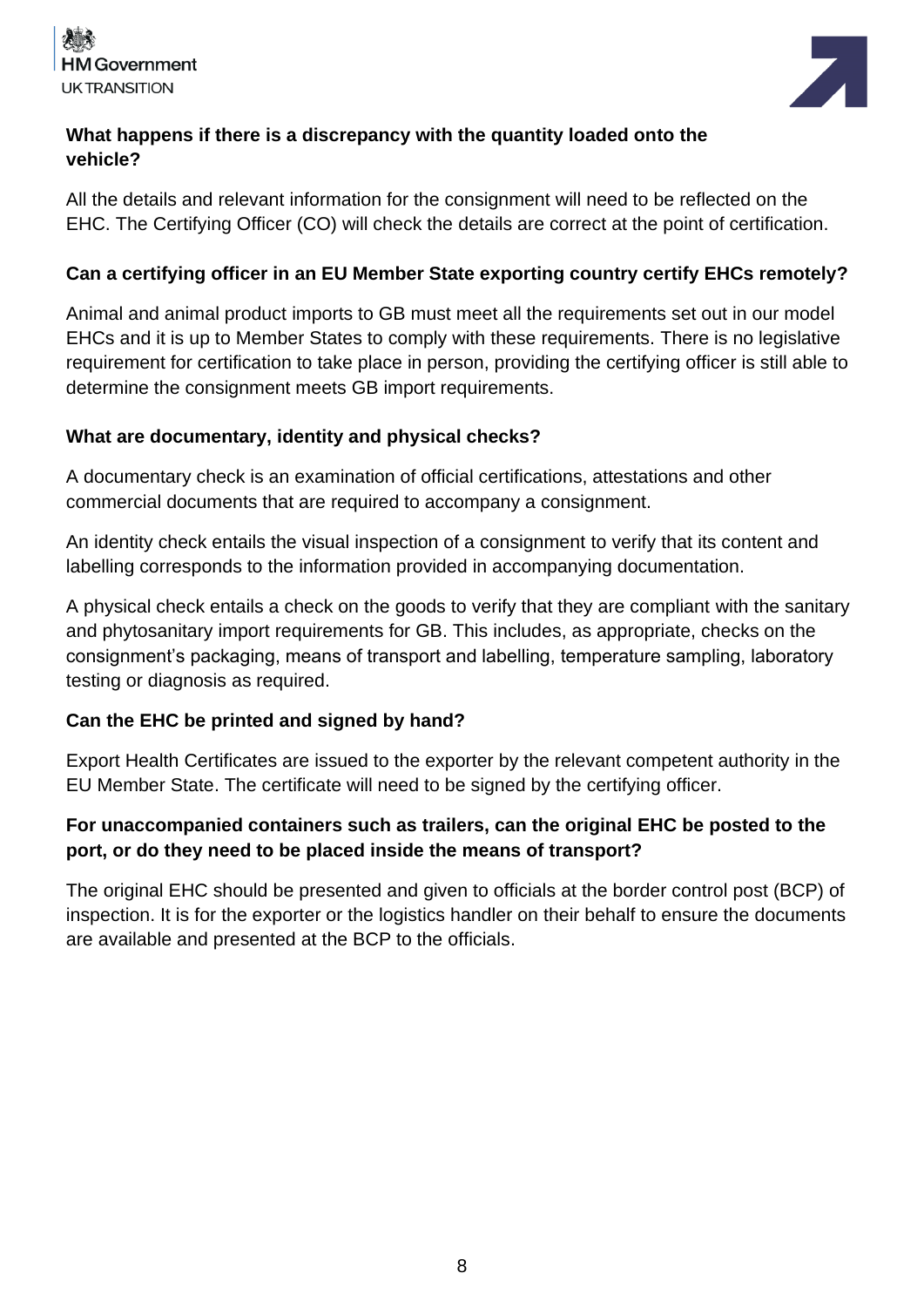



#### **What checks are carried out on Products of Animal Origin?**

From 1 January 2022, the importer is required to pre-notify the POAO consignments via IPAFFS and checks will be conducted remotely.

From 1 July 2022, POAO will also be subject to documentary, identity and physical checks on a risk basis and the consignment must enter via a point of entry with a BCP that is designated to receive those particular goods.

#### **IPAFFS**

#### **What is IPAFFS?**

[IPAFFS](https://www.gov.uk/guidance/import-of-products-animals-food-and-feed-system) is the import of products, animals, food and feed system (IPAFFS) and is the new system used to notify the arrival of imports of live animals, animal products and high-risk food and feed not of animal origin.

It is the responsibility of the GB importer (or a representative acting on their behalf) to register for IPAFFS to pre-notify the relevant authority of the goods' arrival.

#### **Can a customs agent submit the IPAFF declaration on the importer's behalf?**

Yes. You can employ an agent to act on your behalf to submit notifications on your behalf.

#### **What information is needed for IPAFFS?**

You will need a Government Gateway account, you need to register for the IPAFFS system, and you'll need various company information. We have [a guide and a video](https://www.dropbox.com/scl/fi/nkg4nltxghurtqp9oncp3/Moving-Goods-from-the-European-Union-into-Great-Britain.-New-Requirements-from-October-2021.paper?dl=0&rlkey=xe77te92f6adbnez96b4h26s8) showing how to register for IPAFFS and we are running webinars on how to submit a notification – see [gov.uk](https://www.gov.uk/guidance/webinars-for-importers-of-food-and-drink-products-from-the-eu-to-great-britain) for dates and recordings.

#### **Is there a test system on IPAFFS that we can use?**

There is a link to a training environment on our [microsite.](https://www.dropbox.com/scl/fi/nkg4nltxghurtqp9oncp3/Moving-Goods-from-the-European-Union-into-Great-Britain.-New-Requirements-from-October-2021.paper?dl=0&rlkey=xe77te92f6adbnez96b4h26s8) Note that you will need to register for a Government Gateway account to access the training environment.

#### **Is there a time limit for uploading the EHC into IPAFFS?**

The importer will need to upload the export health certificate to IPAFFS prior to the consignment's arrival in Great Britain, and no later than the required pre-notification time. Note that this will not need to be done until EHCs are required, from 1 July 2022.

#### **Is it just the EHC that needs to be uploaded or also accompanying documentation?**

You must upload a copy of the EHC, but there are no restrictions against also uploading accompanying documentation.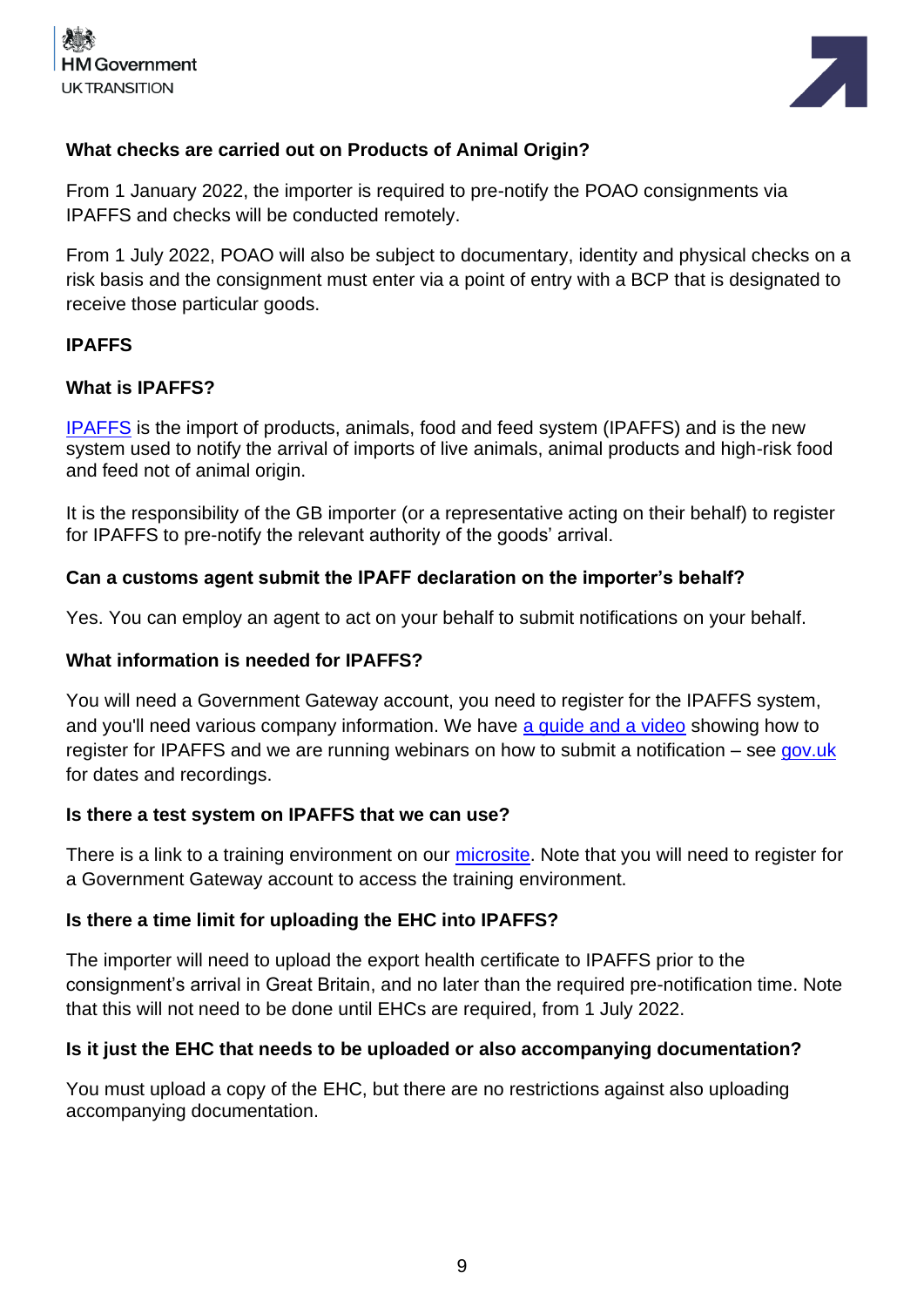



#### **What happens if the IPAFFS administrator leaves the company?**

We recommend that more than one person is set as the administrator for the company but if you do find you have no one assigned, please contact the Animal and Plant Health Agency [imports@apha.gov.uk](mailto:imports@apha.gov.uk) to resolve the issue.

#### **Will there be a CSV capability for bulk upload in IPAFFS?**

Currently, there is no CSV capacity bulk upload for products of animal origin. We are exploring delivering advanced capabilities in the future.

# **If material containing POAO is exported from GB to the EU and then returned to the UK in its original state, without reworking or any composite changes do we need to declare it in IPAFFS?**

Yes, as essentially it becomes an EU import and to return to GB it will have to be exported from the EU back to GB, with the certification necessary for that type of product.

#### **Can you notify more than 24 hours in advance?**

Yes. There's no limit on how far in advance you can raise a notification, only a minimum required time.

# **If your composite product is exempt, due to containing less than 50%, do you still have to do a pre-notification?**

Provided that it meets all the requirements to be exempt from border controls, no, it won't need to be pre-notified, as it won't be subject to any SPS border controls.

#### **Do you need to upload the proof of exemption into IPAFFS?**

No, you won't need to upload the proof of the exemption in all these situations. You should speak to the relevant Port Health Authority in advance, as they are entitled to ask for more information to confirm that goods are exempt and establishing an early dialogue with them will help you in this process.

#### **Will physical checks still occur at PODs or will all physical checks be at border points?**

The reference of PODs is more for the imports of plants and other fresh produce.

From 1 January to June 2022, there will be no physical or identity checks for POAO. The importer is required only to submit a pre-notification on IPAFFS.

From 1 July 2022, you will need to bring POAO products in through a point of entry that has an appropriately designated BCP for ID and physical checks to be carried out. All goods must be accompanied by a certified Export Health Certificate.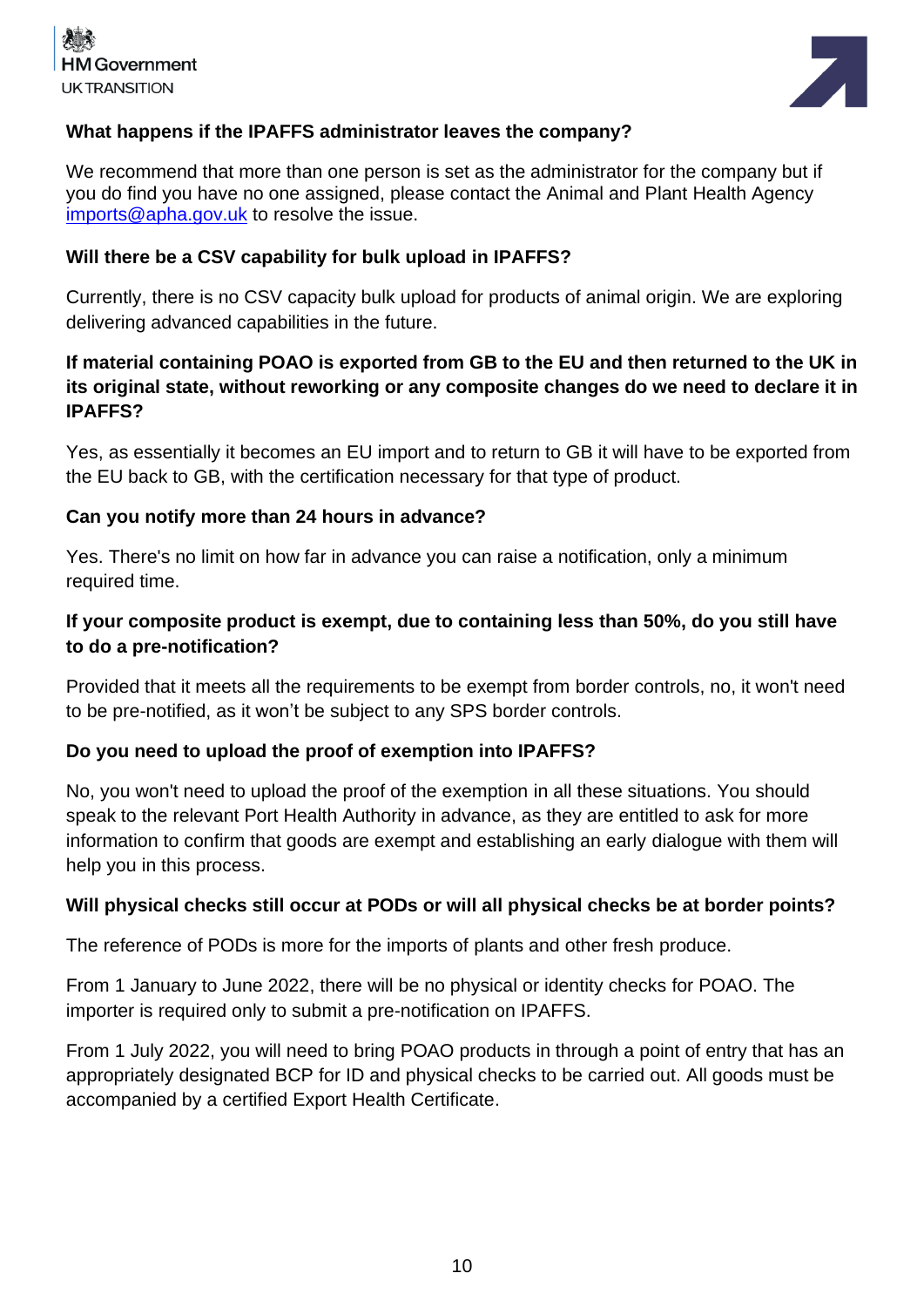



# **Can goods go through any port between 1 January and 1 July, not just those specified for a particular type of product only?**

Yes, until 30 June 2021, you can continue to arrive at any point of entry. From 1 July 2022 you must bring those goods in via an established point of entry with an appropriately designated Border Control Post (BCP).

# **According to the health certificate for composite products from EU countries, meat must come either from GB, the same country as the country of origin, or a third authorised country. What about meat coming from an EU country (other than the country of origin)?**

It will be possible to use a meat component coming from another EU country if that EU country has a similar animal health status to the country of manufacture of the composite product.

The meat product component must come from GB, the same country of origin as the country of manufacture of the composite product, or a third country which has a similar animal health status as the country of manufacture of the composite product.

# **Is GB planning to ban imports of POAO from countries where there are animal disease outbreaks?**

We've always been able to introduce emergency safeguards on imports of products where there are animal disease outbreaks or other public health concerns and we will retain the power to do so, either to prohibit or restrict the importing of certain products from certain countries.

You can find information on the currently in place safeguard measures on [gov.uk](https://www.gov.uk/guidance/imports-and-exports-of-animals-and-animal-products-topical-issues) and that page will be updated if there are any changes in the future.

# **One of our products is a composite product made in the EU, shelf stable (ambient), and contains meat (less than 50%). From 1 July 2022, will it require a health certificate?**

Composite products containing processed meat, regardless of the percentage, must be accompanied by an export health certificate from 1 July 2022 and the meat content must come from an approved establishment. If the meat and final composite products are produced in the same establishment, then that establishment will need approval. But if the composite product is manufactured in a separate establishment to that of the meat, the composite does not have to come from an approved establishment. It's important to understand that the meat content must come from an approved establishment.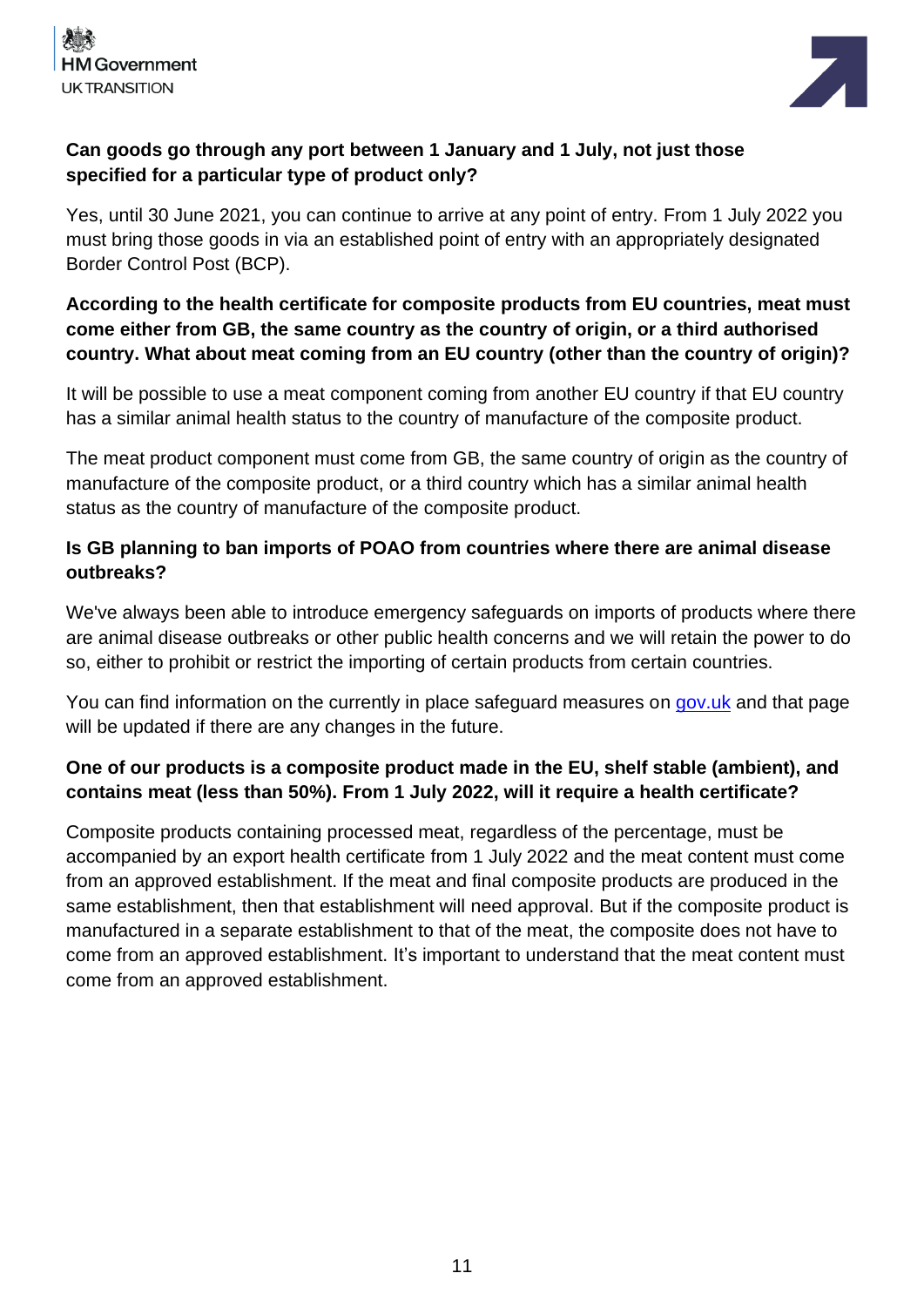



# **If a POAO product contains a meat ingredient and is ambient shelf stable does it require an EHC?**

Any product of animal origin, which contains meat or is a meat product, will be subject to SPS controls at the border, so it will require an export health certificate either as fresh meat, a meat preparation, or a composite product containing meat products.

#### **Does pet food fall under POAO?**

No. Pet food is classed as an animal by-product because it's not intended for human consumption.

#### **Are cured meat and cheese classed as a POAO products?**

Yes, those are products of animal origin and are subject to import controls.

#### **Can meat products manufactured in Poland be declared as EU origin?**

Yes, if the raw meat that is being used meets the import requirements for GB. If the product is produced in Poland, then it is of EU origin and will be covered by the EU-GB model export health certificate.

# **What do you consider a cured sausage if the process of curing is 12 days? Is it considered cured or still raw?**

The definition of a meat product is when the processing of the fresh meat results in the product losing the appearance of fresh meat. Please refer to the IINs for more information.

# **If we import fish oil for animal feed for production animals, does it sit under animal byproducts or POAO?**

Fish oil for pet food is an animal by-product.

#### **Will we need an export health certificate for importing pesto containing 10% cheese?**

The rule for composite products means that if it meets the conditions to be excluded from veterinary checks, then it won't require an Export Health Certificate. If a composite product doesn't meet those conditions, an EHC [for composite](https://www.gov.uk/government/publications/composites-health-certificates) products will be required.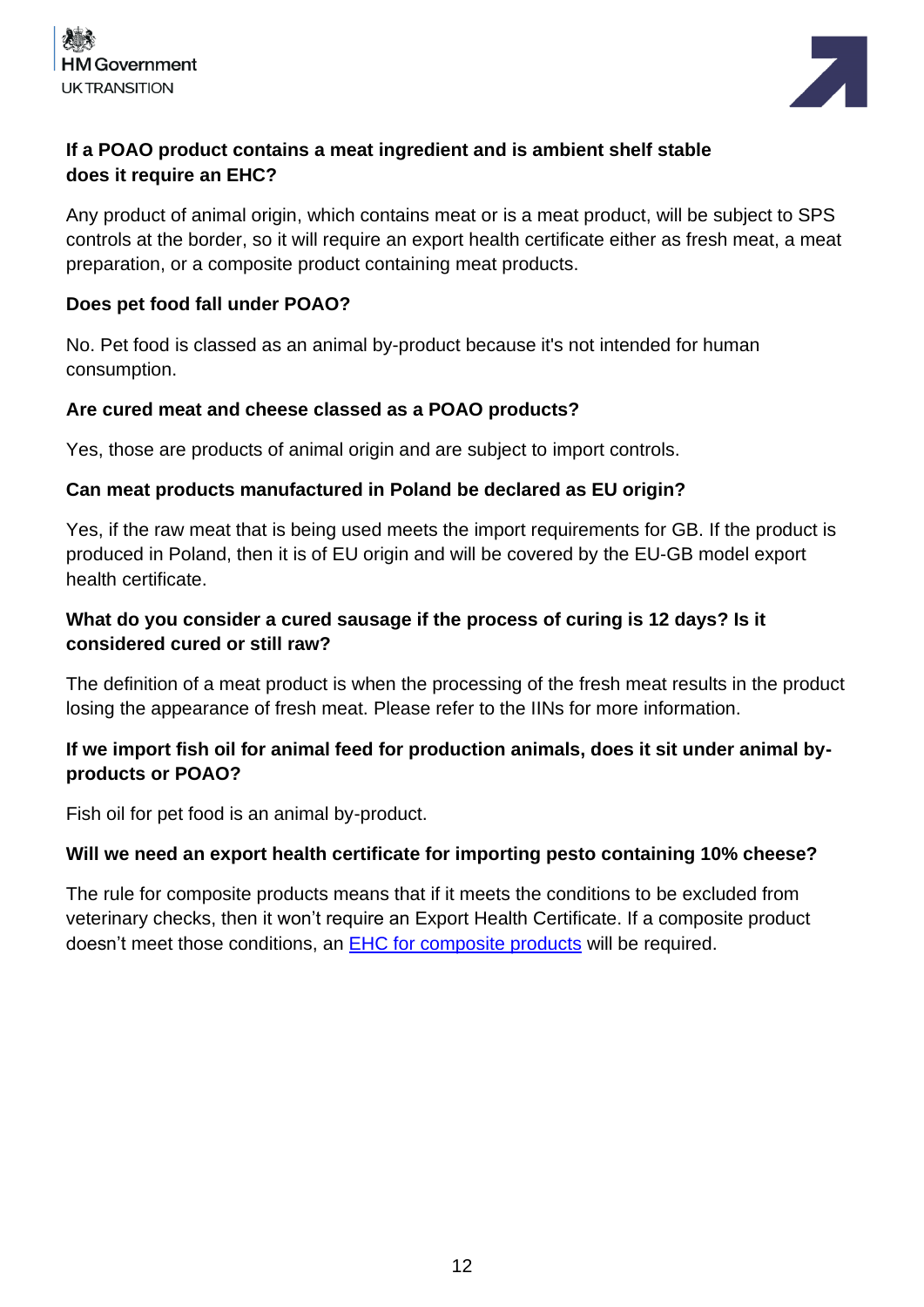



# **Will the UK look for any site registration requirements now for POAO coming from outside of the UK? If so, what will these be? Will they be same as EU or different in terms of facility approval listing?**

The UK will take on board all currently approved food producing premises in the EU. At the point of transfer on 1 July 2022, any premises that need to be food approved premises, according to Regulation 853, and which become approved after that date will have to be specifically notified to the UK authorities to be added to the approved list.

It's important to distinguish between approved premises and registered premises – these are not the same thing. Most POAO-producing premises must be approved but there are some composite-producing premises, which only need to be registered.

# **Where do we obtain certification for importing honey and do we need to provide it with each import?**

Consignments of honey need to be accompanied by a relevant EHC for honey. Each consignment of honey will need to be accompanied by an EHC.

# **We import milk products from the Netherlands but the country of origin is New Zealand. Do we follow the process as if the goods were of EU origin?**

The consignment will need to be accompanied by an EHC issued by the Netherlands authorities. In the template for the certificate for dairy products, there is the possibility to indicate the original country of origin.

#### **Does tinned fish need a catch certificate? What about smoked fish?**

In general, fish requires a catch certificate. There are some exceptions: if the product is less than 20% fish, if it's from aquaculture or freshwater and/or the species is exempt, as listed in the IUU regulation under annex 1. If a product is eligible and is processed or stored in a state other than the flag state of the catching vessel, a processing statement or evidence of storage is also required.